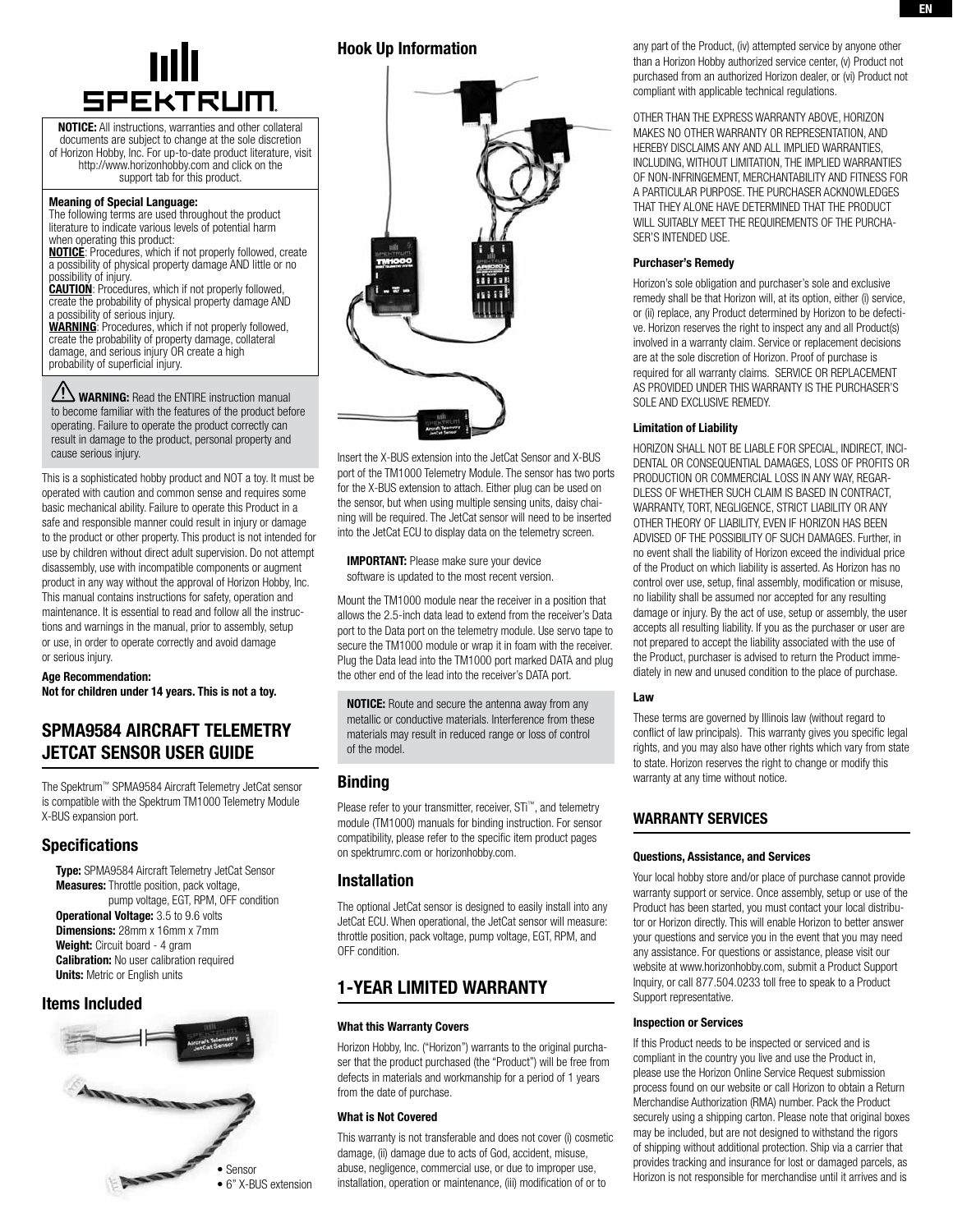### NOTICE: Do not ship LiPo batteries to Horizon. If you have any issue with a LiPo battery, please contact the appropriate Horizon Product Support office.

#### Warranty Requirements

For Warranty consideration, you must include your original sales receipt verifying the proof-of-purchase date. Provided warranty conditions have been met, your Product will be serviced or replaced free of charge. Service or replacement decisions are at the sole discretion of Horizon.

#### Warranty and Service Contact Information

| <b>Country of Purchase</b> | <b>Horizon Hobby</b>                                | <b>Address</b>                                                                               | <b>Phone Number/ Email</b>                                                   |
|----------------------------|-----------------------------------------------------|----------------------------------------------------------------------------------------------|------------------------------------------------------------------------------|
| <b>United States</b>       | Horizon Service Center<br>(Electronics and engines) | 4105 Fieldstone Rd<br>Champaign, Illinois<br>61822 USA                                       | 877-504-0233<br>Online Repair Request visit:<br>www.horizonhobby.com/repairs |
|                            | Horizon Product Support<br>(All other products)     | 4105 Fieldstone Rd<br>Champaign, Illinois<br>61822 USA                                       | 877-504-0233<br>productsupport@horizonhobby.com                              |
| United Kingdom             | Horizon Hobby Limited                               | Units 1-4 Ployters Rd<br>Staple Tye, Harlow, Essex<br>CM <sub>18</sub> 7NS<br>United Kingdom | +44 (0) 1279 641 097<br>sales@horizonhobby.co.uk                             |
| Germany                    | Horizon Technischer Service                         | Christian-Junge-Straße 1<br>25337 Elmshorn, Germany                                          | +49 (0) 4121 2655 100<br>service@horizonhobby.de                             |
| France                     | Horizon Hobby SAS                                   | 14 Rue Gustave Eiffel<br>Zone d'Activité du Réveil Matin<br>91230 Montgeron                  | +33 (0) 1 60 47 44 70<br>infofrance@horizonhobby.com                         |
| China                      | Horizon Hobby - China                               | Room 506, No. 97 Changshou Rd.<br>Shanghai, China 200060                                     | +86 (021) 5180 9868<br>info@horizonhobby.com.cn                              |

Non-Warranty Service

our website Horizon Hobby Service Center.

expense of the purchaser.

NOTICE: Horizon service is limited to Product compliant in the country of use and ownership. If non-compliant product is received by Horizon for service, it will be returned unserviced at the sole

Should your service not be covered by warranty, service will be completed and payment will be required without notification or estimate of the expense unless the expense exceeds 50% of the retail purchase cost. By submitting the item for service you are agreeing to payment of the service without notification. Service estimates are available upon request. You must include this request with your item submitted for service. Non-warranty service estimates will be billed a minimum of ½ hour of labor. In addition you will be billed for return freight. Horizon accepts money orders and cashier's checks, as well as Visa, MasterCard, American Express, and Discover cards. By submitting any item to Horizon for service, you are agreeing to Horizon's Terms and Conditions found on

# Compliance Information for the European Union

 Declaration of Conformity (in accordance with ISO/IEC 17050-1)

No. HH2012070501

Product(s): SPM Aircraft Telemetry JetCat Sensor Item Number(s): SPMA9584

The object of declaration described above is in conformity with the requirements of the specifications listed below, following the provisions of the EMC Directive 2004/108/EC:

### EN55022: 2010 EN55024: 2010

Signed for and on behalf of: Horizon Hobby, Inc. Champaign, IL USA July 5, 2012

 $DZG7\text{tll}$ 

Steven A. Hall Executive Vice President and Chief Operating Officer International Operations and Risk Management Horizon Hobby, Inc.

# Instructions for Disposal of WEEE by Users in the European Union

This product must not be disposed of with other waste. Instead, it is the user's responsibility to dispose of their waste equipment by handing it over to a designated collection point for the recycling of waste electrical and electronic equipment. The separate collection and recycling of your waste equipment at the time of disposal will help to conserve natural resources and ensure that it is recycled in a manner that protects human health and the environment. For more information about where you can drop off your waste equipment for recycling, please contact your local city office, your household waste disposal service or where you purchased the product.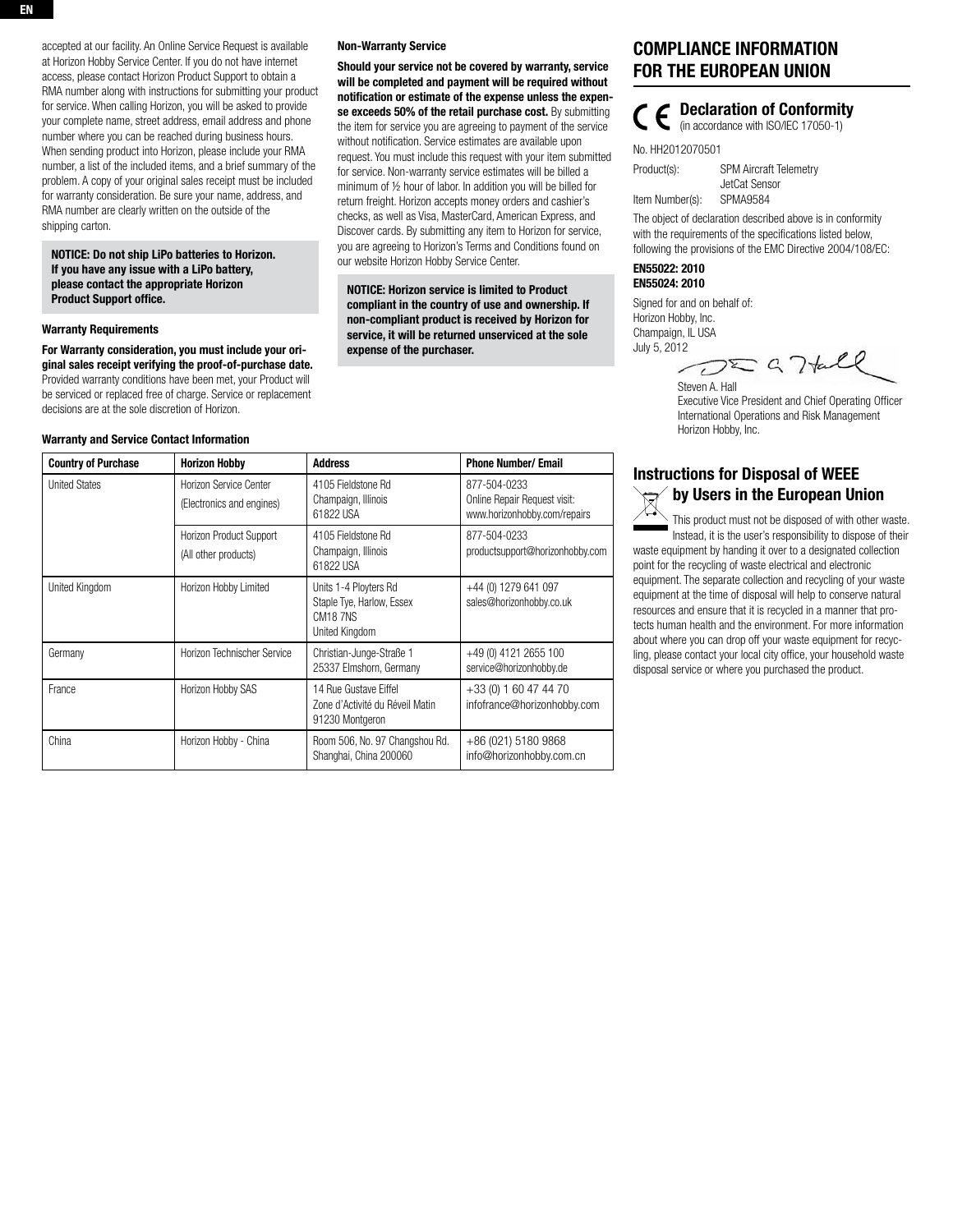

HINWEIS: Alle Anweisungen, Garantien und dazugehörigen Dokumente können ohne Ankündigung von Horizon Hobby geändert werden. Eine aktuelle Version ersehen Sie bitte unter: www.horizonhobby.com unter Support für dieses Produkt.

#### Erklärung der Begriffe:

Die folgenden Begriffe erklären die Gefährdungsstufen im Umgang mit dem Produkt:

Hinweis: Verfahren die nicht ordnungsgemäß durchgeführt werden, beinhalten die Möglichkeiten einer Beschädigung und maximal ein kleines Risiko einer Verletzung. ACHTUNG: Verfahren die nicht ordnungsgemäß durchgeführt werden, beinhalten die Wahrscheinlichkeit einer Beschädigung und das Risiko einer ernsthaften Verletzung. WARNUNG: Wenn diese Verfahren nicht korrekt befolgt werden, ergeben sich wahrscheinlich Sachschäden, Kollateralschäden und schwere Verletzungen ODER mit hoher Wahrscheinlichkeit oberflächliche Verletzungen.

WARNUNG: Lesen Sie sorgfältig die gesamte Bedienungsanleitung durch und machen sich vor dem Betrieb mit dem Produkt vertraut. Falscher und oder nicht sachgemäßer Umgang kann zu Beschädigungen am Produkt, eigenen und fremden Eigentum und ernsthaften Verletzungen führen.

Bitte beachten Sie, dass dieses Produkt ein hoch entwickeltes Hobby Produkt und kein Spielzeug ist. Es erfordert bei dem Betrieb Aufmerksamkeit und grundlegende mechanische Fähigkeiten. Falscher, nicht sachgemäßer Umgang kann zu Beschädigungen an eigenem oder fremden Eigentum oder zu Verletzungen an sich selbst oder Dritter führen. Versuchen Sie nicht dieses Produkt auseinander zu bauen, oder es mit Komponenten zu betreiben die nicht ausdrücklich mit Genehmigung von Horizon Hobby dafür geeignet sind. Dieses Produkt ist nicht für den Gebrauch von Kindern ohne direkte Aufsicht durch ihre Eltern bestimmt.

Die Bedienungsanleitung enthält Anweisungen und wichtige Informationen für die Sicherheit und Betrieb. Es ist daher notwendig, allen darin enthaltenen Anweisungen und Warnungen Folge zu leisten und diese Anleitung vor dem Zusammenbau und Inbetriebnahme sorgfältig durch zu lesen.

Nicht geeignet für Kinder unter 14 Jahren. Dies ist kein Spielzeug.

# SPMA9584 Luftfahrzeug Telemetrie JetCat Bedienungsanleitung

Der Spektrum SPMA9584 Aircraft Telemetry JetCat Sensor ist kompatibel mit dem Spektrum TM1000 Telemetrie Modul X-BUS Erweiterungsanschluss.

### Spezifikationen

Typ: SPMA9584 Luftfahrzeug Telemetrie JetCat Sensor Messbereich: Gasposition, Akkuspannung, Pumpenspannung, EGT, RPM, AUS Zustand Betriebsspannung: 3,5 bis 9,6 Volt Maße: 28mm x 16mm x 7mm Gewicht: Platine – 4 g Kalibrierung: Keine Kalibrierung notwendig Einheiten: Metrische oder Englische Einheiten

# Im Lieferumfang enthalten



## Anschluß Informationen



Stecken Sie die X-BUS Verlängerung in den JetCat Sensor und den X-BUS Anschluss des TM1000 Telemetrie Modul. Der Sensor ist mit zwei X BUS Anschlüssen ausgestattet. Sie können beide verwenden, bei dem Einsatz von multiplen Sensoren ist jedoch ein hintereinanderschalten erforderlich.

Der JetCat Sensor muß an die ECU angeschlossen werden, um Daten zu übermitteln.

WICHTIG: Bitte stellen Sie sicher dass die Gerätesoftware auf dem aktuellen Stand ist.

Montieren Sie das TM1000 Modul in der Nähe des Empfängers so wie die 2,5 Inch Verlängerung es ermöglicht.

Nutzen Sie zur Befestigung Servoklebeband oder wickeln es in Schaumstoff. Stecken Sie das Datenkabel in den mit DATA gekennzeichneteten Anschluss des TM1000 und stecken das andere Ende in den DATA Anschluß des Empfängers.

**HINWEIS:** Führen und sichern Sie die Antennen weg von allen metallischen oder leitenden Materialen. Beeinflussungen durch diese Materialien könnten zu einer Reduzierung der Reichweite oder Kontrollverlust führen.

### Binden

Bitte sehen Sie in der Anleitung ihres Senders, Empfängers, STI und Telemetrie Modul (TM1000) für Informationen zum Binden nach. Zur Kompatibilität des Sensors sehen Sie bitte auf den Produktseiten von spektrumrc.com oder horizonhobby.com nach.

### Einbau

Der optionale JetCat Sensor wurde für den einfachen Einbau in jede JetCat ECU entwickelt. Im Betrieb werden dann folgende Daten erfaßt: Gasposition, Akkupackspannung, Pumpenspannung, EGT, RPM und AUS Zustand.

# garantie und service informationen

#### Warnung

Ein ferngesteuertes Modell ist kein Spielzeug. Es kann, wenn es falsch eingesetzt wird, zu erheblichen Verletzungen bei Lebewesen und Beschädigungen an Sachgütern führen. Betreiben Sie Ihr RC-Modell nur auf freien Plätzen und beachten Sie alle Hinweise der Bedienungsanleitung des Modells wie auch der Fernsteuerung.

#### Garantiezeitraum

Exklusive Garantie Horizon Hobby Inc (Horizon) garantiert, dass das gekaufte Produkt frei von Material- und Montagefehlern ist. Der Garantiezeitraum entspricht den gesetzlichen Bestimmung des Landes, in dem das Produkt erworben wurde. In Deutschland beträgt der Garantiezeitraum 6 Monate und der Gewährleistungszeitraum 18 Monate nach dem Garantiezeitraum.

#### Einschränkungen der Garantie

(a) Die Garantie wird nur dem Erstkäufer (Käufer) gewährt und kann nicht übertragen werden. Der Anspruch des Käufers besteht in der Reparatur oder dem Tausch im Rahmen dieser Garantie. Die Garantie erstreckt sich ausschließlich auf Produkte, die bei einem autorisierten Horizon Händler erworben wurden. Verkäufe an dritte werden von dieser Garantie nicht gedeckt. Garantieansprüche werden nur angenommen, wenn ein gültiger Kaufnachweis erbracht wird. Horizon behält sich das Recht vor, diese Garantiebestimmungen ohne Ankündigung zu ändern oder modifizieren und widerruft dann bestehende Garantiebestimmungen.

(b) Horizon übernimmt keine Garantie für die Verkaufbarkeit des Produktes, die Fähigkeiten und die Fitness des Verbrauchers für einen bestimmten Einsatzzweck des Produktes. Der Käufer allein ist dafür verantwortlich, zu prüfen, ob das Produkt seinen Fähigkeiten und dem vorgesehenen Einsatzzweck entspricht.

(c) Ansprüche des Käufers Es liegt ausschließlich im Ermessen von Horizon, ob das Produkt, bei dem ein Garantiefall festgestellt wurde, repariert oder ausgetauscht wird. Dies sind die exklusiven Ansprüche des Käufers, wenn ein Defekt festgestellt wird. Horizon behält sich vor, alle eingesetzten Komponenten zu prüfen, die in den Garantiefall einbezogen werden können. Die Entscheidung zur Reparatur oder zum Austausch liegt nur bei Horizon. Die Garantie schließt kosmetische Defekte oder Defekte, hervorgerufen durch höhere Gewalt, falsche Behandlung des Produktes, falscher Einsatz des Produktes, kommerziellen Einsatz oder Modifikationen irgendwelcher Art aus.

Die Garantie schließt Schäden, die durch falschen Einbau, falsche Handhabung, Unfälle, Betrieb, Service oder Reparaturversuche, die nicht von Horizon ausgeführt wurden aus. Rücksendungen durch den Käufer direkt an Horizon oder eine seiner Landesvertretung bedürfen der Schriftform.

#### Schadensbeschränkung

Horizon ist nicht für direkte oder indirekte Folgeschäden, Einkommensausfälle oder kommerzielle Verluste, die in irgendeinem Zusammenhang mit dem Produkt stehen verantwortlich, unabhängig ab ein Anspruch im Zusammenhang mit einem Vertrag, der Garantie oder der Gewährleistung erhoben werden. Horizon wird darüber hinaus keine Ansprüche aus einem Garantiefall akzeptieren, die über den individuellen Wert des Produktes hinaus gehen. Horizon hat keinen Einfluss auf den Einbau, die Verwendung oder die Wartung des Produktes oder etwaiger Produktkombinationen, die vom Käufer gewählt werden. Horizon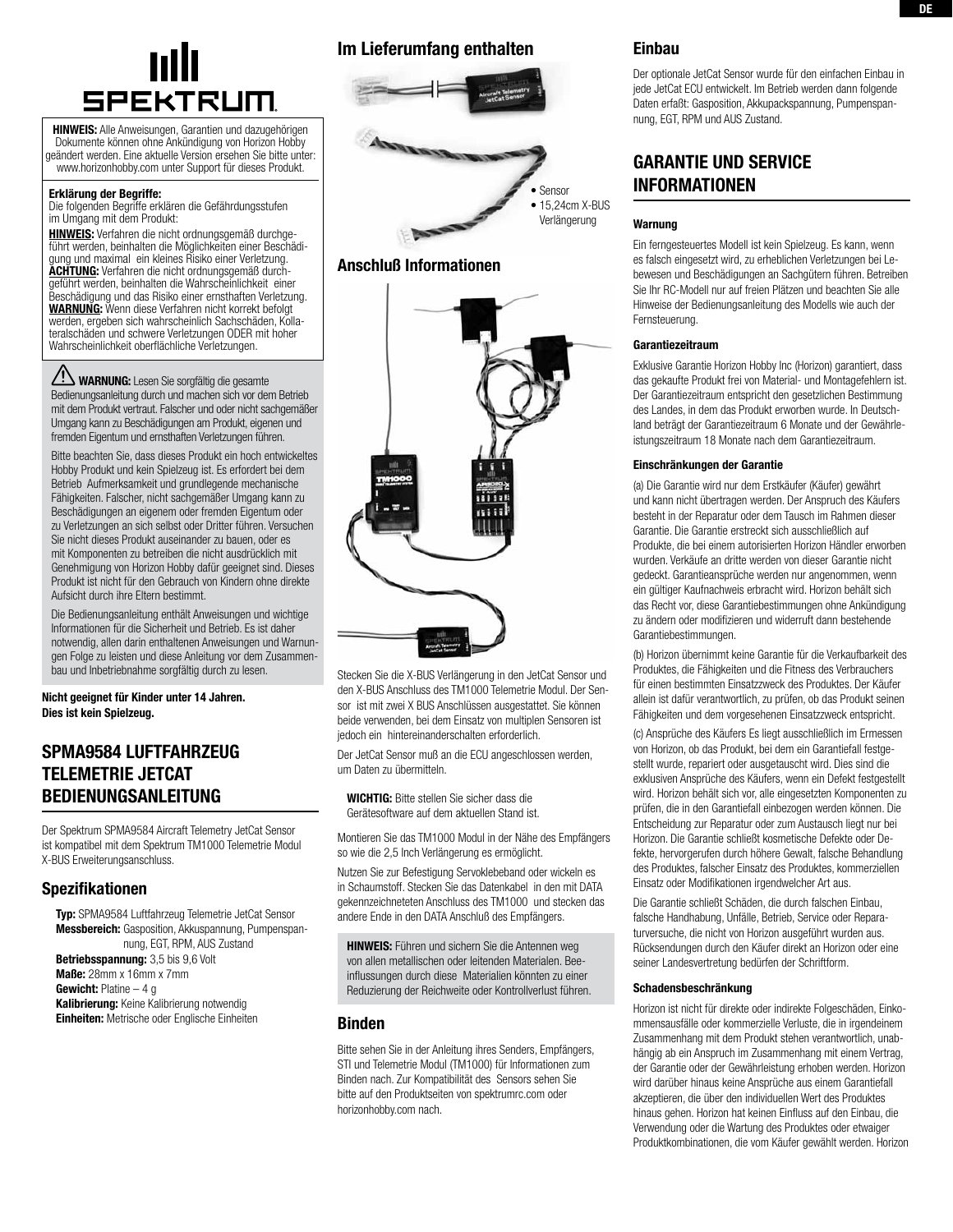übernimmt keine Garantie und akzeptiert keine Ansprüche für in der folge auftretende Verletzungen oder Beschädigungen. Mit der Verwendung und dem Einbau des Produktes akzeptiert der Käufer alle aufgeführten Garantiebestimmungen ohne Einschränkungen und Vorbehalte.

Wenn Sie als Käufer nicht bereit sind, diese Bestimmungen im Zusammenhang mit der Benutzung des Produktes zu akzeptieren, werden Sie gebeten, dass Produkt in unbenutztem Zustand in der Originalverpackung vollständig bei dem Verkäufer zurückzugeben.

#### Sicherheitshinweise

Dieses ist ein hochwertiges Hobby Produkt und kein Spielzeug. Es muss mit Vorsicht und Umsicht eingesetzt werden und erfordert einige mechanische wie auch mentale Fähigkeiten. Ein Versagen, das Produkt sicher und umsichtig zu betreiben kann zu Verletzungen von Lebewesen und Sachbeschädigungen erheblichen Ausmaßes führen. Dieses Produkt ist nicht für den Gebrauch durch Kinder ohne die Aufsicht eines Erziehungsberechtigten vorgesehen. Die Anleitung enthält Sicherheitshinweise und Vorschriften sowie Hinweise für die Wartung und den Betrieb des Produktes. Es ist unabdingbar, diese Hinweise vor der ersten Inbetriebnahme zu lesen und zu verstehen. Nur so kann der falsche Umgang verhindert und Unfälle mit Verletzungen und Beschädigungen vermieden werden.

### Fragen, Hilfe und Reparaturen

Ihr lokaler Fachhändler und die Verkaufstelle können eine Garantiebeurteilung ohne Rücksprache mit Horizon nicht durchführen. Dies gilt auch für Garantiereparaturen. Deshalb kontaktieren Sie in einem solchen Fall den Händler, der sich mit Horizon kurz schließen wird, um eine sachgerechte Entscheidung zu fällen, die Ihnen schnellst möglich hilft.

#### Wartung und Reparatur

Muss Ihr Produkt gewartet oder repariert werden, wenden Sie sich entweder an Ihren Fachhändler oder direkt an Horizon. Rücksendungen/Reparaturen werden nur mit einer von Horizon vergebenen RMA Nummer bearbeitet. Diese Nummer erhalten Sie oder ihr Fachhändler vom technischen Service. Mehr Informationen dazu erhalten Sie im Serviceportal unter www. horizonhobby.de oder telefonisch bei dem technischen Service von Horizon.

Packen Sie das Produkt sorgfältig ein. Beachten Sie, dass der Originalkarton in der Regel nicht ausreicht, um beim Versand nicht beschädigt zu werden. Verwenden Sie einen Paketdienstleister mit einer Tracking Funktion und Versicherung, da Horizon bis zur Annahme keine Verantwortung für den Versand des Produktes übernimmt. Bitte legen Sie dem Produkt einen Kaufbeleg bei, sowie eine ausführliche Fehlerbeschreibung und eine Liste aller eingesendeten Einzelkomponenten. Weiterhin benötigen wir die vollständige Adresse, eine Telefonnummer für Rückfragen, sowie eine Email Adresse.

### Garantie und Reparaturen

Garantieanfragen werden nur bearbeitet, wenn ein Originalkaufbeleg von einem autorisierten Fachhändler beiliegt, aus dem der Käufer und das Kaufdatum hervorgeht. Sollte sich ein Garantiefall bestätigen wird das Produkt repariert oder ersetzt. Diese Entscheidung obliegt einzig Horizon Hobby.

#### Kostenpflichtige Reparaturen

Liegt eine kostenpflichtige Reparatur vor, erstellen wir einen Kostenvoranschlag, den wir Ihrem Händler übermitteln. Die Reparatur wird erst vorgenommen, wenn wir die Freigabe des Händlers erhalten. Der Preis für die Reparatur ist bei Ihrem Händler zu entrichten. Bei kostenpflichtigen Reparaturen werden mindestens 30 Minuten Werkstattzeit und die Rückversandkosten in Rechnung gestellt. Sollten wir nach 90 Tagen keine Einverständniserklärung zur Reparatur vorliegen haben, behalten wir uns vor, das Produkt zu vernichten oder anderweitig zu verwerten.

**ACHTUNG:** Kostenpflichtige Reparaturen nehmen wir nur für Elektronik und Motoren vor. Mechanische Reparaturen, besonders bei Hubschraubern und RC-Cars sind extrem aufwendig und müssen deshalb vom Käufer selbst vorgenommen werden.

#### Garantie und Service Kontaktinformationen

| Land des Kauf | <b>Horizon Hobby</b>        | Adresse                     | Telefon / E-mail Adresse |
|---------------|-----------------------------|-----------------------------|--------------------------|
| Deutschland   | Horizon Technischer Service | Christian-Junge-Straße 1    | +49 (0) 4121 2655 100    |
|               |                             | 25337 Elmshorn, Deustchland | service@horizonhobbv.de  |

# Rechtliche Informationen für die Europäische Union



#### Konformitätserklärung laut Allgemeine Anforderungen (ISO/IEC 17050-1:2004, korrigierte Fassung 2007-06-15); Deutsche und Englische Fassung EN ISO/IEC 17050-1:2010

Declaration of conformity (in accordance with ISO/IEC 17050-1) No. HH2012070501

Horizon Hobby GmbH

Christian-Junge-Straße 1 D-25337 Elmshorn

erklärt das Produkt: Spektrum Luftfahrzeug Telemetrie JetCat Sensor (SPMA9584)

declares the product: Spektrum Aircraft Telemetry JetCat Sensor (SPMA9584)

im Einklang mit den Anforderungen der unten aufgeführten Bestimmungen nach den Bestimmungen der europäischen EMV-Richtlinie 2004/108/EG:

The object of declaration described above is in conformity with the requirements of the specifications listed below, following the provisions of the European EMC Directive 2004/108/EC:

Angewendete harmonisierte Normen: Harmonised standards applied:

EN55022: 2010 EN55024: 2010

Elmshorn, 05.07.2012

 $D\Sigma G$   $7*$ 

Steven A. Hall Geschäfstführer Managing Director Birgit Schamuhn Geschäftsführerin Managing Director

Horizon Hobby GmbH; Christian-Junge-Straße 1 D-25337 Elmshorn HR Pi: HRB 1909; UStIDNr.: DE812678792; Str.Nr.: 1829812324 Geschäftsführer: Birgit Schamuhn, Steven A. Hall Tel.: +49 (0) 4121 2655 100 Fax: +49 (0) 4121 4655 111 eMail: info@horizonhobby.de; Internet: www.horizonhobby.de Es gelten unsere allgemeinen Geschäftsbedingungen, die in unseren Geschäftsräumen eingesehen werden können. Die Ware bleibt bis zur vollständigen Bezahlung Eigentum der Horizon Hobby GmbH.



Dieses Produkt darf nicht über den Hausmüll entsorgt werden. Es ist die Verantwortung des Benutzers, dass Produkt an einer registrierten Sammelstelle für Elektroschrott abzugeben diese Verfahren stellt sicher, dass die Umwelt geschont wird und natürliche Ressourcen nicht über die Gebühr beansprucht werden. Dadurch wird das Wohlergehen der menschlichen Gemeinschaft geschützt. Für weitere Informationen, wo der Elektromüll entsorgt werden kann, können Sie Ihr Stadtbüro oder Ihren lokalen Entsorger kontaktieren.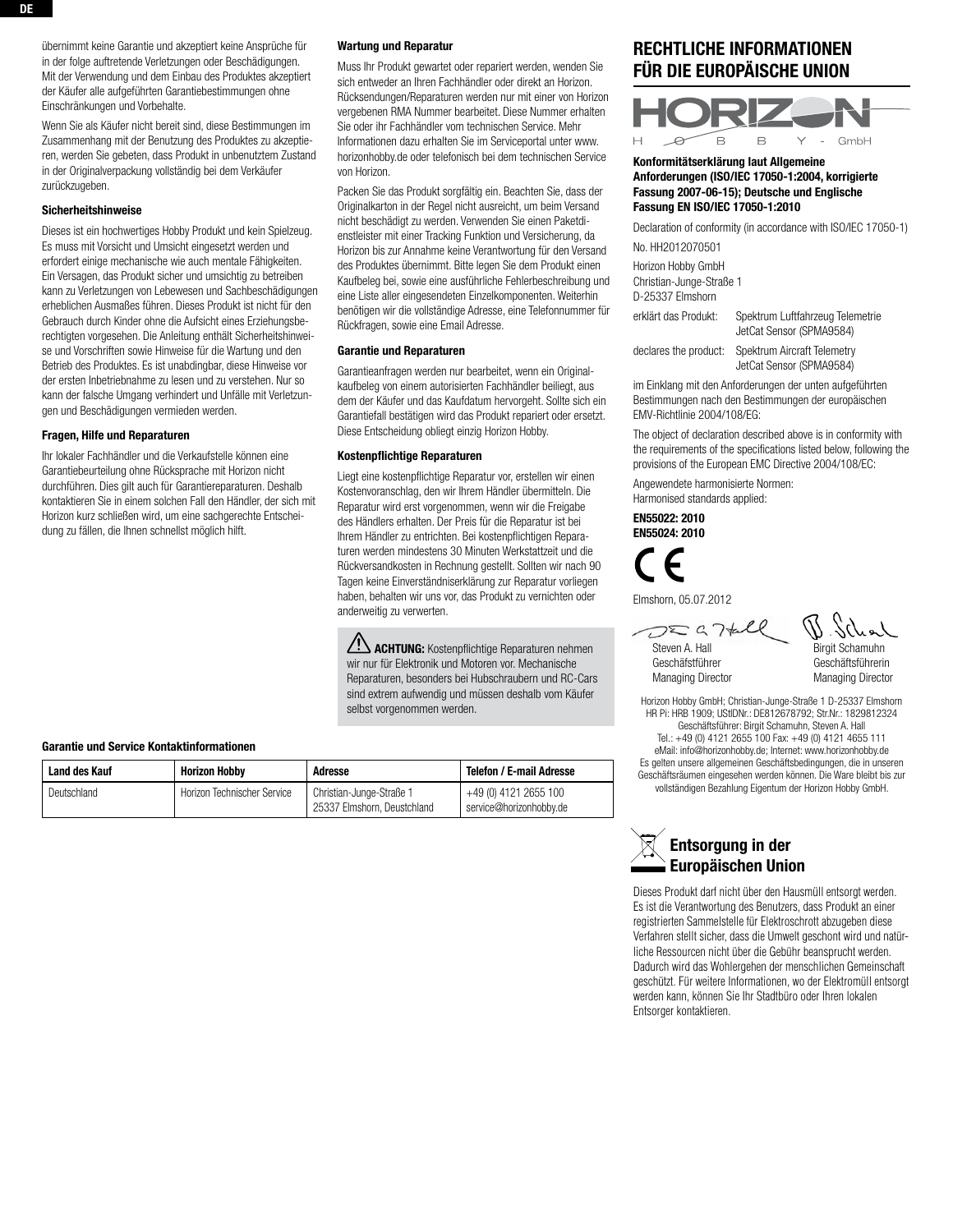

REMARQUE: Toutes les instructions, garanties et autres documents de garantie sont sujets à la seule discrétion de Horizon Hobby, Inc. Veuillez, pour une littérature produits bien à jour, visiter le site http://www.horizonhobby.com et cliquer sur l'onglet de support de ce produit.

#### SIGNIFICATION DE CERTAINS MOTS:

Les termes suivants servent, dans toute la documentation des produits, à désigner différents niveaux de blessures potentielles lors de l'utilisation de ce produit: REMARQUE : procédures qui, si elles ne sont pas suivies

correctement, peuvent entraîner des dégâts matériels ET éventuellement un faible risque de blessures. ATTENTION : procédures qui, si elles ne sont pas suivies

correctement, peuvent entraîner des dégâts matériels ET des blessures graves

AVERTISSEMENT : procédures qui, si elles ne sont pas suivies correctement, peuvent entraîner des dégâts matériels, des dommages collatéraux et des blessures graves OU engendrer une probabilité élevée de blessure superficielle.

**AUERTISSEMENT:** Lisez la TOTALITE du manuel d'utilisation afin de vous familiariser avec les caractéristiques du produit avant de le faire fonctionner. Une utilisation incorrecte du produit peut avoir comme résultat un endommagement du produit lui-même, celui de propriétés personnelles voire entraîner des blessures graves.

Ceci est un produit de loisirs perfectionné et NON PAS un jouet. Il doit être manipulé avec prudence et bon sens et requiert quelques aptitudes de base à la mécanique. L'incapacité à manipuler ce produit de manière sûre et responsable peut provoquer des blessures ou des dommages au produit ou à d'autres biens. Ce produit n'est pas destiné à être utilisé par des enfants sans la surveillance directe d'un adulte. Ne pas essayer de démonter le produit, de l'utiliser avec des composants incompatibles ou d'en améliorer les performances sans l'approbation de Horizon Hobby, Inc. Ce manuel comporte des instructions de sécurité, de mise en oeuvre et d'entretien. Il est capital de lire et de respecter toutes les instructions et avertissements du manuel avant l'assemblage, le réglage ou l'utilisation afin de le manipuler correctement et d'éviter les dommages ou les blessures graves.

14 ans et plus. Ceci n'est pas un jouet.

## CAPTEUR JetCat DE TELEMETRIE POUR AERONEF SPMA9584 - GUIDE DE L'UTILISATEUR

Le capteur JetCat de télémétrie pour aéronef Spektrum SPMA9584 est compatible avec le port d'expansion du Module de télémétrie X-BUS Spektrum TM1000.

## Caractéristiques

Type : Capteur JetCat de télémétrie pour aéronef SPMA9584 Mesure : Position de la manette des gaz, tension du pack, tension de la pompe, Température des gaz d'échappement (TGE), Régime (Tr/min), condition d'arrêt (OFF) Tension de service : De 3,5 à 9,6 volts

Dimensions : 28mm x 16mm x 7mm Poids : Platine - 4 grammes **Étalonnage :** Ne requiert pas d'étalonnage Unités : Unités métriques ou anglaises

## Articles inclus



## Informations de connexion



Branchez l'extension X-BUS sur le capteur JetCat et sur le port X-BUS du module de télémétrie TM1000. Le capteur comporte deux ports auxquels peut être connectée l'extension X-BUS. Il est possible d'utiliser chacune des prises du capteur ; il faudra cependant, en cas d'utilisation des modules multicapteurs, effectuer un montage en série. Le capteur JetCat devra être inséré dans l'UCE (ECU) JetCat pour un affichage des données sur l'écran de télémétrie.

IMPORTANT : Veuillez SVP vous assurez que le logiciel de votre système est mis à jour à la version la plus récente.

Montez le module TM1000 à proximité du récepteur dans une position qui permette au câble de données de 2,5 pouces d'aller du port de données (Data) du récepteur au port de données (Data) du module de télémétrie. Utilisez du ruban adhésif pour servo pour fixer le module TM1000 ou enveloppez-le dans de la mousse avec le récepteur. Enfichez le câble de données (Data) dans le port du TM1000 marqué DATA et enfichez l'autre extrémité du câble dans le port DATA du récepteur.

REMARQUE : Faites passer et fixez l'antenne à bonne distance de tout matériau métallique ou conducteur. Des interférences avec ces matériaux peuvent entraîner une réduction de portée ou la perte de contrôle du modèle.

## Affectation

Veuillez SVP vous référer aux manuels de vos émetteur, récepteur, STi et module de télémétrie (TM1000) pour les instructions d'affectation. Pour ce qui est de la compatibilité du capteur, référez-vous aux pages de produit de l'article spécifique sur spektrumrc.com ou horizonhobby.com.

## Installation

Le capteur JetCat optionnel a été conçu pour un montage facile dans tout type d'ECU JetCat. Une fois opérationnel, le capteur JetCat mesurera : la position de la manette des gaz, la tension du pack, la tension de la pompe, la TGE (EGT) et la condition d'arrêt (OFF).

# garantie et rÉparations

#### Durée de la garantie

Garantie exclusive - Horizon Hobby, Inc. (Horizon) garantit que le Produit acheté (le « Produit ») sera exempt de défauts matériels et de fabrication à sa date d'achat par l'Acheteur. La durée de garantie correspond aux dispositions légales du pays dans lequel le produit a été acquis. La durée de garantie est de 6 mois et la durée d'obligation de garantie de 18 mois à l'expiration de la période de garantie.

#### Limitations de la garantie

(a) La garantie est donnée à l'acheteur initial (« Acheteur ») et n'est pas transférable. Le recours de l'acheteur consiste en la réparation ou en l'échange dans le cadre de cette garantie. La garantie s'applique uniquement aux produits achetés chez un revendeur Horizon agréé. Les ventes faites à des tiers ne sont pas couvertes par cette garantie. Les revendications en garantie seront acceptées sur fourniture d'une preuve d'achat valide uniquement. Horizon se réserve le droit de modifier les dispositions de la présente garantie sans avis préalable et révoque alors les dispositions de garantie existantes.

(b) Horizon n'endosse aucune garantie quant à la vendabilité du produit ou aux capacités et à la forme physique de l'utilisateur pour une utilisation donnée du produit. Il est de la seule responsabilité de l'acheteur de vérifier si le produit correspond à ses capacités et à l'utilisation prévue.

(c) Recours de l'acheteur – Il est de la seule discrétion d'Horizon de déterminer si un produit présentant un cas de garantie sera réparé ou échangé. Ce sont là les recours exclusifs de l'acheteur lorsqu'un défaut est constaté.

Horizon se réserve la possibilité de vérifier tous les éléments utilisés et susceptibles d'être intégrés dans le cas de garantie. La décision de réparer ou de remplacer le produit est du seul ressort d'Horizon. La garantie exclut les défauts esthétiques ou les défauts provoqués par des cas de force majeure, une manipulation incorrecte du produit, une utilisation incorrecte ou commerciale de ce dernier ou encore des modifications de quelque nature qu'elles soient.

La garantie ne couvre pas les dégâts résultant d'un montage ou d'une manipulation erronés, d'accidents ou encore du fonctionnement ainsi que des tentatives d'entretien ou de réparation non effectuées par Horizon. Les retours effectués par le fait de l'acheteur directement à Horizon ou à l'une de ses représentations nationales requièrent une confirmation écrite.

#### Limitation des dégâts

Horizon ne saurait être tenu pour responsable de dommages conséquents directs ou indirects, de pertes de revenus ou de pertes commerciales, liés de quelque manière que ce soit au produit et ce, indépendamment du fait qu'un recours puisse être formulé en relation avec un contrat, la garantie ou l'obligation de garantie. Par ailleurs, Horizon n'acceptera pas de recours issus d'un cas de garantie lorsque ces recours dépassent la valeur unitaire du produit. Horizon n'exerce aucune influence sur le montage, l'utilisation ou la maintenance du produit ou sur d'éventuelles combinaisons de produits choisies par l'acheteur. Horizon ne prend en compte aucune garantie et n'accepte aucun recours pour les blessures ou les dommages pouvant en résulter. En utilisant et en montant le produit, l'acheteur accepte sans restriction ni réserve toutes les dispositions relatives à la garantie figurant dans le présent document.

Si vous n'êtes pas prêt, en tant qu'acheteur, à accepter ces dispositions en relation avec l'utilisation du produit, nous vous demandons de restituer au vendeur le produit complet, non utilisé et dans son emballage d'origine.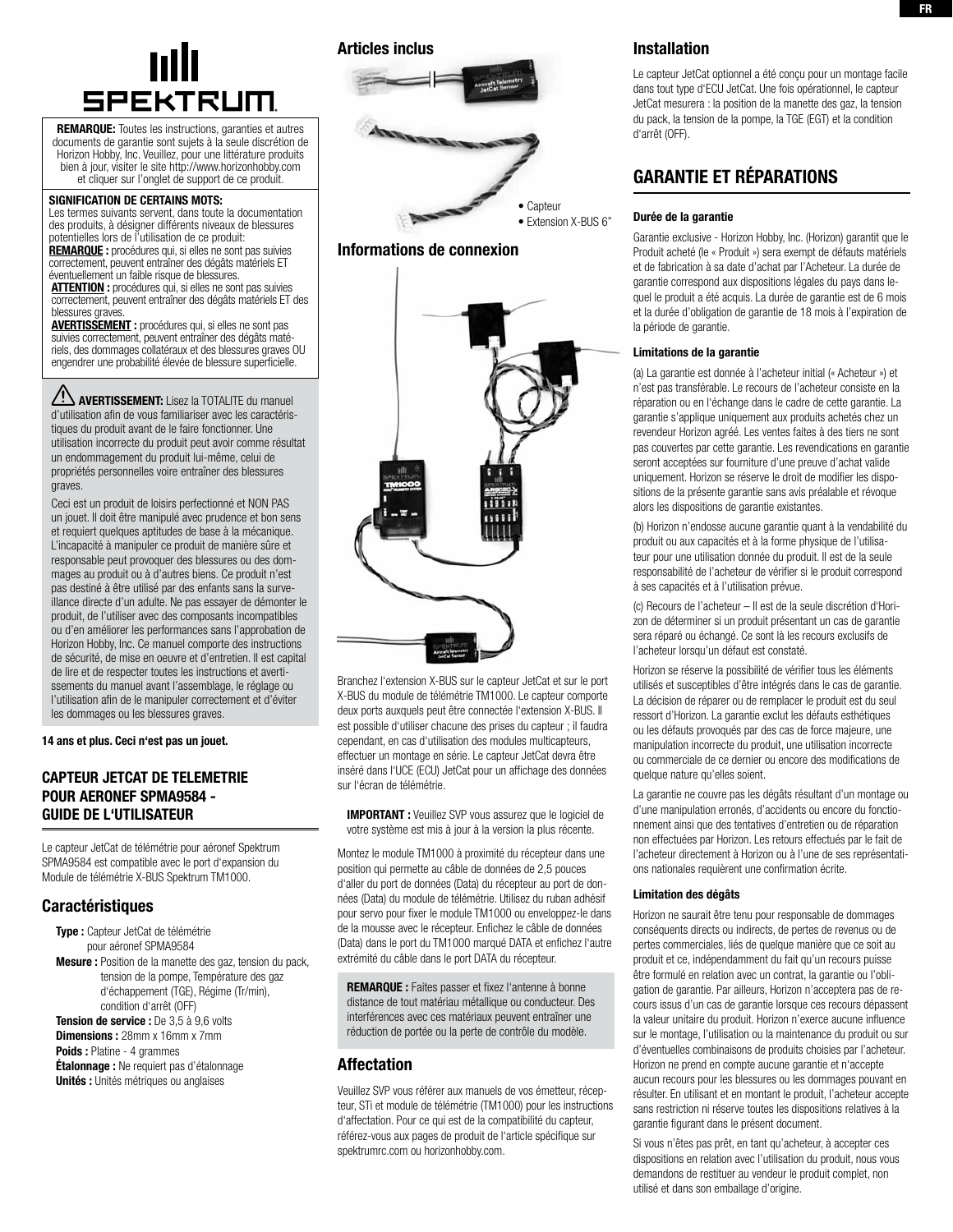#### Indications relatives à la sécurité

Ceci est un produit de loisirs perfectionné et non un jouet. Il doit être utilisé avec précaution et bon sens et nécessite quelques aptitudes mécaniques ainsi que mentales. L'incapacité à utiliser le produit de manière sûre et raisonnable peut provoquer des blessures et des dégâts matériels conséquents. Ce produit n'est pas destiné à être utilisé par des enfants sans la surveillance par un tuteur. La notice d'utilisation contient des indications relatives à la sécurité ainsi que des indications concernant la maintenance et le fonctionnement du produit. Il est absolument indispensable de lire et de comprendre ces indications avant la première mise en service. C'est uniquement ainsi qu'il sera possible d'éviter une manipulation erronée et des accidents entraînant des blessures et des dégâts.

#### Questions, assistance et réparations

Votre revendeur spécialisé local et le point de vente ne peuvent effectuer une estimation d'éligibilité à l'application de la garantie sans avoir consulté Horizon. Cela vaut également pour les réparations sous garantie. Vous voudrez bien, dans un tel cas, contacter le revendeur qui conviendra avec Horizon d'une décision appropriée, destinée à vous aider le plus rapidement possible.

#### Maintenance et réparation

Si votre produit doit faire l'objet d'une maintenance ou d'une réparation, adressez-vous soit à votre revendeur spécialisé, soit directement à Horizon. Emballez le produit soigneusement. Veuillez noter que le carton d'emballage d'origine ne suffit pas, en règle générale, à protéger le produit des dégâts pouvant survenir pendant le transport. Faites appel à un service de messagerie proposant une fonction de suivi et une assurance, puisque Horizon ne prend aucune responsabilité pour l'expédition du produit jusqu'à sa réception acceptée. Veuillez joindre une preuve d'achat, une description détaillée des défauts ainsi qu'une liste de tous les éléments distincts envoyés. Nous avons de plus besoin d'une adresse complète, d'un numéro de téléphone (pour demander des renseignements) et d'une adresse de courriel.

#### Coordonnées de Garantie et réparations

#### Garantie et réparations

Les demandes en garantie seront uniquement traitées en présence d'une preuve d'achat originale émanant d'un revendeur spécialisé agréé, sur laquelle figurent le nom de l'acheteur ainsi que la date d'achat. Si le cas de garantie est confirmé, le produit sera réparé Cette décision relève uniquement de Horizon Hobby.

#### Réparations payantes

En cas de réparation payante, nous établissons un devis que nous transmettons à votre revendeur. La réparation sera seulement effectuée après que nous ayons reçu la confirmation du revendeur. Le prix de la réparation devra être acquitté au revendeur. Pour les réparations payantes, nous facturons au minimum 30 minutes de travail en atelier ainsi que les frais de réexpédition. En l'absence d'un accord pour la réparation dans un délai de 90 jours, nous nous réservons la possibilité de détruire le produit ou de l'utiliser autrement.

**ATTENTION :** nous n'effectuons de réparations payantes que pour les composants électroniques et les moteurs. Les réparations touchant à la mécanique, en particulier celles des hélicoptères et des voitures radiocommandées, sont extrêmement coûteuses et doivent par conséquent être effectuées par l'acheteur lui-même.

# Informations de Conformité pour l'Union Européenne

 $\Gamma$   $\subset$  Déclaration de conformité

(conformément à la norme ISO/IEC 17050-1)

No. HH2012070501

Produit(s): SPM Télémétrie Avion Sensor JetCat Numéro(s) d'article: SPMA9584

L'objet de la déclaration décrit ci-dessus est en conformité avec les exigences des spécifications énumérées ci-après, suivant les conditions de la directive EMC Directive 2004/108/EC:

### EN55022: 2010 EN55024: 2010

Signé en nom et pour le compte de: Horizon Hobby, Inc. Champaign, IL USA 5 juillet 2012

 $DZQ7\text{tall}$ Steven A. Hall

Vice-Président, Directeur Général Gestion Internationale des Activités et des Risques Horizon Hobby, Inc.

# Elimination dans l'Union Européenne

Ce produit ne doit pas être éliminé avec les ordures ménagères. Il est de la responsabilité de l'utilisateur de remettre le produit à un point de collecte officiel des déchets d'équipements électriques. Cette procédure permet de garantir le respect de l'environnement et l'absence de sollicitation excessive des ressources naturelles. Elle protège de plus le bien-être de la communauté humaine. Pour plus d'informations quant aux lieux d'éliminations des déchets d'équipements électriques, vous pouvez contacter votre mairie ou le service local de traitement des ordures ménagères.

| Pavs d'achat | <b>Horizon Hobby</b> | Adresse                                                                     | Téléphone/Adresse e-mail                             |
|--------------|----------------------|-----------------------------------------------------------------------------|------------------------------------------------------|
| France       | Horizon Hobby SAS    | 14 Rue Gustave Eiffel<br>Zone d'Activité du Réveil Matin<br>91230 Montgeron | +33 (0) 1 60 47 44 70<br>infofrance@horizonhobby.com |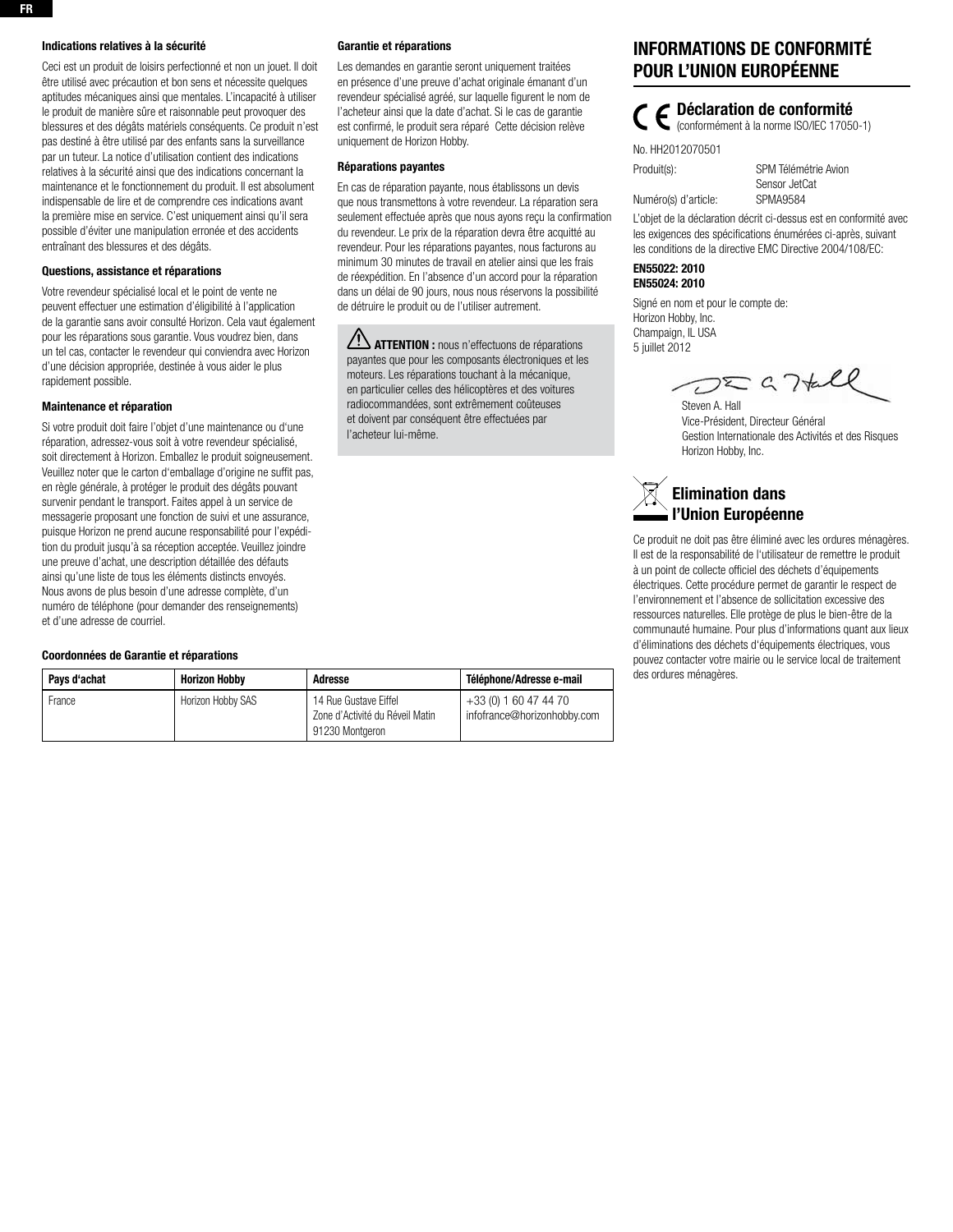

AVVISO: Istruzioni, garanzie e tutti gli altri documenti accessori sono soggetti a modifiche a totale discrezione di Horizon Hobby, Inc. Per avere documentazione aggiornata sul prodotto, visitare il sito Web www.horizonhobby.com e fare clic sulla scheda di supporto per questo prodotto.

Significato dei termini particolari: In tutta la documentazione relativa al prodotto sono utilizzati i seguenti termini per indicare vari livelli di potenziale pericolo durante il funzionamento: AVVISO: procedure che, se non sono seguite correttamente, possono creare danni materiali E nessuna o scarsa possibilità di lesioni. **ATTENZIONE:** procedure che, se non sono seguite correttamente, possono creare danni materiali E

possibili gravi lesioni. AVVERTENZA: Procedure che, se non debitamente seguite, espongono alla possibilità di danni alla proprietà fisica o possono comportare un'elevata possibilità di provocare ferite superficiali.

AVVERTENZA : leggere TUTTO il manuale di istruzioni e prendere familiarità con le caratteristiche del prodotto, prima di farlo funzionare. Un utilizzo scorretto del prodotto può causare danni al prodotto stesso, alle persone o alle cose, provocando gravi lesioni.

Questo è un prodotto di hobbistica sofisticato e NON un giocattolo. È necessario farlo funzionare con cautela e responsabilità e avere conoscenze basilari di meccanica. Se questo prodotto non è utilizzato in maniera sicura e responsabile potrebbero verificarsi lesioni o danni al prodotto stesso o ad altre proprietà. Non è un prodotto adatto a essere utilizzato dai bambini senza la diretta supervisione di un adulto. Non tentare di smontare il prodotto, di utilizzare componenti incompatibili o di potenziarlo in alcun modo senza previa approvazione di Horizon Hobby, Inc. Questo manuale contiene le istruzioni per un funzionamento e una manutenzione sicuri. È fondamentale leggere e seguire tutte le istruzioni e le avvertenze del manuale prima di montare, configurare o far funzionare il Prodotto, al fine di utilizzarlo correttamente e di evitare danni o lesioni gravi.

14 ans et plus. Ceci n'est pas un jouet.

# SPMA9584 GUIDA ALL'USO DEL SENSORE IN TELEMETRIA JetCat PER VELIVOLI

Il sensore in telemetria JetCat per velivoli Spektrum SPMA9584 è compatibile con la porta di espansione col modulo di telemetria Spektrum TM1000 X-BUS.

### **Caractéristiques**

Tipo: SPMA9584 Sensore in telemetria per velivoli JetCat Misure: Posizione del throttle, tensione del pacco batterie, tensione della pompa, EGT, RPM, condizione OFF Tensione di esercizio: 3,5 / 9,6 volt Dimensioni: 28mm x 16mm x 7mm Peso: Scheda del circuito - 4 grammi Calibrazione: L'utente non deve effettuare nessuna calibrazione Unità: Unità metrica o imperiale

### Articolo incluso







Inserire la prolunga X-BUS nel sensore JetCat e nella porta X-BUS del modulo in telemetria TM1000. Il sensore ha due porte per il collegamento di X-BUS. E' possibile utilizzare un tappo sul sensore quando si usano più unità di rilevamento ed è necessario un collegamento a catena. Il sensore JetCat dovrà essere inserito nell'ECU JetCat per visualizzare i dati in telemetria sullo schermo.

IMPORTANTE: Assicurarsi che il dispositivo software sia aggiornato alla versione più recente.

Montare il modulo TM1000 vicino al ricevitore in una posizione che consente al cavo da 2.5" di connettersi dalla porta dati del ricevitore alla porta dati del modulo in telemetria. Si può usare un nastro servo per fissare il modulo TM1000 o avvolgerlo nella schiuma col ricevitore. connettere il capo dei dati alla porta di TM1000 con la dicitura DATA e l'altra estremità alla porta DATA del ricevitore.

AVVISO : Indirizzare l'antenna lontano da qualsiasi oggetto metallico o conduttore. Le interferenze di tali materiali possono avere come risultato un minor raggio d'azione e perdita di controllo del modello.

## Collegamento

Fare riferimento ai manuali del trasmettitore, al ricevitore, STi e al modulo in telemetria (TM1000) per le istruzioni di collegamento. Per la compatibilità del sensore, fare riferimento alle pagine del prodotto specifiche su spektrumrc.com o horizonhobby.com.

## Installazione

Il sensore opzionale JetCat è progettato per essere installato facilmente in qualsiasi JetCat ECU. Quando è in funzione, il sensore JetCat misurerà: la posizione del throttle, la tensione del pacco batteria, la tensione della pompa, EGT, RPM, e condizione di OFF.

# durata della garanzia

#### Periodo di garanzia

Garanzia esclusiva - Horizon Hobby, Inc., (Horizon) garantisce che i prodotti acquistati (il "Prodotto") sono privi di difetti relativi ai materiali e di eventuali errori di montaggio. Il periodo di garanzia è conforme alle disposizioni legali del paese nel quale il prodotto è stato acquistato. Tale periodo di garanzia ammonta a 6 mesi e si estende ad altri 18 mesi dopo tale termine.

#### Limiti della garanzia

(a) La garanzia è limitata all'acquirente originale (Acquirente) e non è cedibile a terzi. L'acquirente ha il diritto a far riparare o a far sostituire la merce durante il periodo di questa garanzia. La garanzia copre solo quei prodotti acquistati presso un rivenditore autorizzato Horizon. Altre transazioni di terze parti non sono coperte da questa garanzia. La prova di acquisto è necessaria per far valere il diritto di garanzia. Inoltre, Horizon si riserva il diritto di cambiare o modificare i termini di questa garanzia senza alcun preavviso e di escludere tutte le altre garanzie già esistenti.

(b) Horizon non si assume alcuna garanzia per la disponibilità del prodotto, per l'adeguatezza o l'idoneità del prodotto a particolari previsti dall'utente. è sola responsabilità dell'acquirente il fatto di verificare se il prodotto è adatto agli scopi da lui previsti.

(c) Richiesta dell'acquirente – spetta soltanto a Horizon, a propria discrezione riparare o sostituire qualsiasi prodotto considerato difettoso e che rientra nei termini di garanzia. queste sono le uniche rivalse a cui l'acquirente si può appellare, se un prodotto è difettoso.

Horizon si riserva il diritto di controllare qualsiasi componente utilizzato che viene coinvolto nella rivalsa di garanzia. Le decisioni relative alla sostituzione o alla riparazione avvengono solo in base alla discrezione di Horizon. Questa garanzia non copre dei danni superficiali o danni per cause di forza maggiore, uso errato del prodotto, negligenza, uso ai fini commerciali, o una qualsiasi modifica a qualsiasi parte del prodotto.

Questa garanzia non copre danni dovuti ad una installazione errata, ad un funzionamento errato, ad una manutenzione o un tentativo di riparazione non idonei a cura di soggetti diversi da Horizon. La restituzione del prodotto a cura dell'acquirente, o da un suo rappresentante, deve essere approvata per iscritto dalla Horizon.

### Limiti di danno

Horizon non si riterrà responsabile per danni speciali, diretti, indiretti o consequenziali; perdita di profitto o di produzione; perdita commerciale connessa al prodotto, indipendentemente dal fatto che la richiesta si basa su un contratto o sulla garanzia. Inoltre la responsabilità di Horizon non supera mai in nessun caso il prezzo di acquisto del prodotto per il quale si chiede la responsabilità. Horizon non ha alcun controllo sul montaggio, sull'utilizzo o sulla manutenzione del prodotto o di combinazioni di vari prodotti. Quindi Horizon non accetta nessuna responsabilità per danni o lesioni derivanti da tali circostanze. Con l'utilizzo e il montaggio del prodotto l'utente acconsente a tutte le condizioni, limitazioni e riserve di garanzia citate in questa sede.

Qualora l'utente non fosse pronto ad assumersi tale responsabilità associata all'uso del prodotto, si suggerisce di di restituire il prodotto intatto, mai usato e immediatamente presso il venditore.